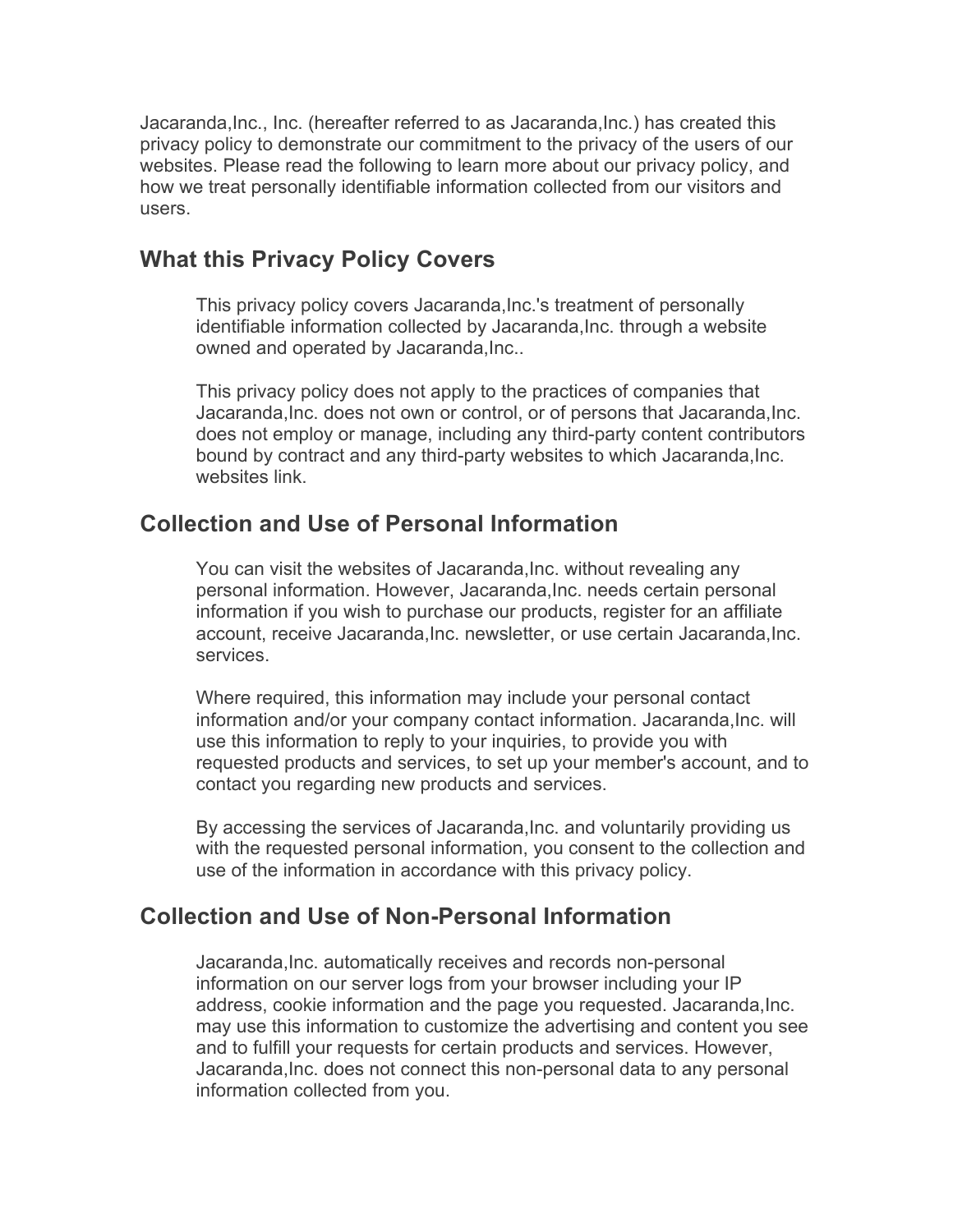Jacaranda,Inc. also allows third party companies that are presenting advertisements on some of our pages to set and access their cookies on your computer. Again, these cookies are not connected to any personal information. Third party cookie usage is subject to their own privacy policies, and Jacaranda,Inc. assumes no responsibility or liability for this usage.

#### **Information Sharing and Disclosure**

Jacaranda,Inc. may disclose your personal information to third parties who work on behalf of Jacaranda,Inc. to provide products and services requested by you. We will share personal information for these purposes only with third parties whose privacy policies are consistent with ours or who agree to abide by our policies with respect to personal information

Jacaranda,Inc. may otherwise disclose your personal information when:

We have your express consent to share the information for a specified purpose;

We need to respond to subpoenas, court orders or such other legal process;

We need to protect the personal safety of the users of our websites or defend the rights or property of Jacaranda,Inc.;

We find that your actions on our websites violate the Jacaranda, Inc. Terms of Use document or any of our usage guidelines for specific products or services.

### **Display Advertising**

Jacaranda,Inc. has implemented Display Advertising and uses Remarketing with Google Analytics to advertise online. It means that thirdparty vendors, including Google, show our ads on sites across the Internet.

Jacaranda,Inc. along with third-party vendors, including Google, use firstparty cookies (such as the Google Analytics cookie) and third-party cookies (such as the DoubleClick cookie) together to inform, optimize, and serve ads based on your past visits to our website.

If you want to opt-out of Google Analytics for Display Advertising, just customize Google Display Network ads using the **Ads Settings** or using **Google Analytics Opt-out Browser Add-on** that will instruct the Google Analytics JavaScript not to send any information about the website visit to